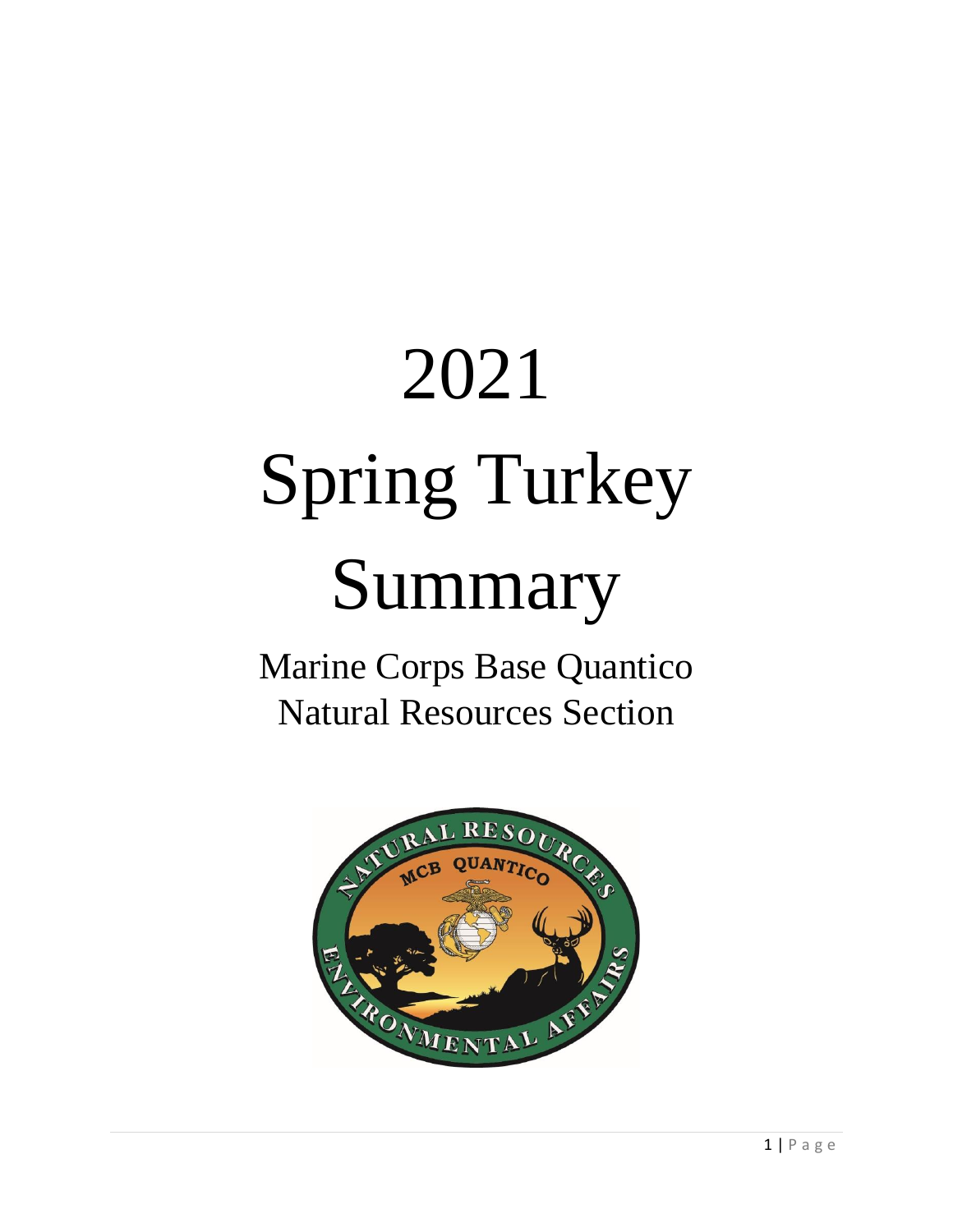## **Purpose**

The purpose of this report is to summarize results from the 2021 Spring Turkey hunting season. Summaries include a breakdown of turkeys harvested by age class and sex (Table 1), by sex and Training Area (Table 2), harvest totals over the last 7 years (Figure 1), and harvest distribution across the base (Figure 2).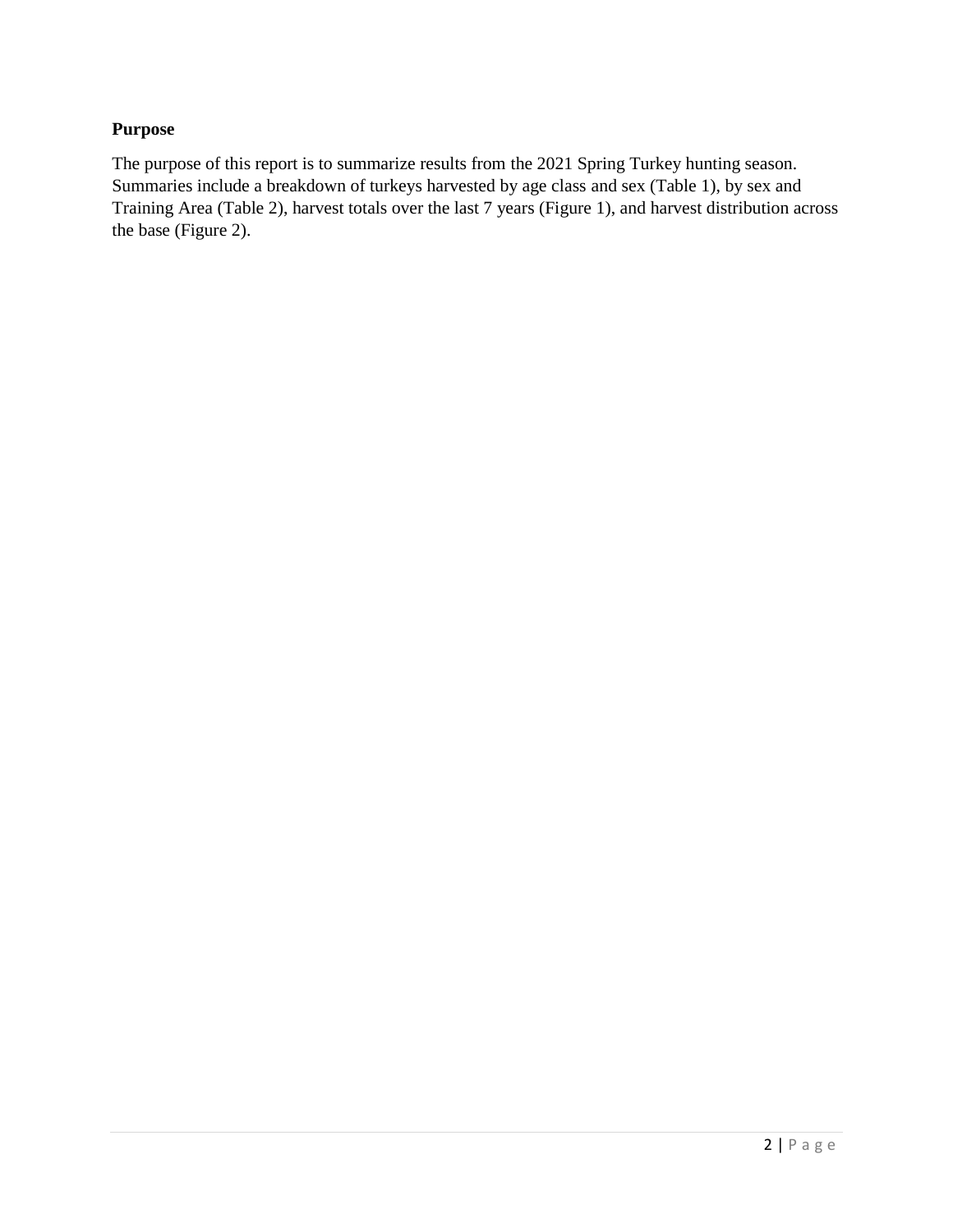## Spring Turkey

|               | Male          | Female |  |
|---------------|---------------|--------|--|
| Adult         | 55            |        |  |
| Juvenile      | $\mathcal{P}$ |        |  |
| <b>Totals</b> | 57            |        |  |
|               | 57            |        |  |

*Table 1. Spring Gobbler harvest* 

| Area                     | Male           | Female | Total          | Area           | Male                    | Female                   | Total          |
|--------------------------|----------------|--------|----------------|----------------|-------------------------|--------------------------|----------------|
| $\overline{\mathsf{MS}}$ | --             | --     | --             | 11B            | --                      | --                       |                |
| $\mathbf 2$              | --             | --     | --             | 12A            |                         | --                       |                |
| $\mathsf 3$              | --             | --     | --             | 12B            | 5                       | --                       | 5              |
| $\pmb{4}$                | --             | $-$    | --             | 13             | $\mathbf 1$             | --                       | $\mathbf{1}$   |
| ETA                      | $\sqrt{4}$     | --     | $\overline{a}$ | 14A            | $\overline{2}$          | --                       | $\overline{2}$ |
| 5A                       | $\overline{7}$ | $-$    | $\overline{7}$ | 14B            | $\mathbf 1$             | --                       | $\mathbf{1}$   |
| 5B                       | --             | --     | --             | 14C            |                         | $-$                      |                |
| 5C                       | --             | --     | $-\hbox{--}$   | 15A            |                         | --                       |                |
| 6B                       |                | --     | --             | 15B            | 3                       | --                       | $\mathsf 3$    |
| 6C                       | --             | --     | --             | <b>15C</b>     | --                      | --                       | --             |
| $7A$                     | --             | --     | --             | 16A            | $\overline{\mathbf{r}}$ | --                       | $\sqrt{4}$     |
| $7B$                     | $\mathsf{3}$   | --     | $\mathsf 3$    | 16B            | $\mathsf 3$             | --                       | $\mathsf 3$    |
| 7C                       | --             | --     | --             | <b>16C</b>     | $\mathbf 1$             | $-$                      | $\mathbf{1}$   |
| <b>8A</b>                |                | --     | $-\hbox{--}$   | 16D            | --                      |                          | --             |
| 8B                       | --             | --     | --             | <b>16E</b>     | $\overline{2}$          | --                       | $\overline{2}$ |
| 9B                       | $\mathsf 3$    | --     | $\mathsf{3}$   | 16F            | --                      | --                       | --             |
| 9C                       | $\mathbf{3}$   | --     | $\mathsf 3$    | 16G            | $\overline{2}$          | --                       | $\overline{2}$ |
| 9D                       | $\sqrt{4}$     | --     | $\overline{a}$ | 17A            | $\overline{2}$          | --                       | $\overline{2}$ |
| $10A$                    | $\mathbf 1$    | --     | $\mathbf 1$    | 17B            | 3                       | --                       | 3              |
| $10B$                    | $\overline{2}$ | $-$    | $\mathbf 2$    | 17C            |                         | --                       |                |
| $10C$                    |                | $-$    | --             | 17UP           | --                      | $\overline{\phantom{a}}$ |                |
| 11A                      | $\mathbf 1$    | --     | $\mathbf 1$    | <b>Totals</b>  | 57                      | --                       | 57             |
|                          |                |        |                | $%$ of         | $100 \%$                |                          |                |
|                          |                |        |                | <b>Harvest</b> |                         |                          |                |

*Table 2. Spring Gobbler harvest by Sex and Training Area*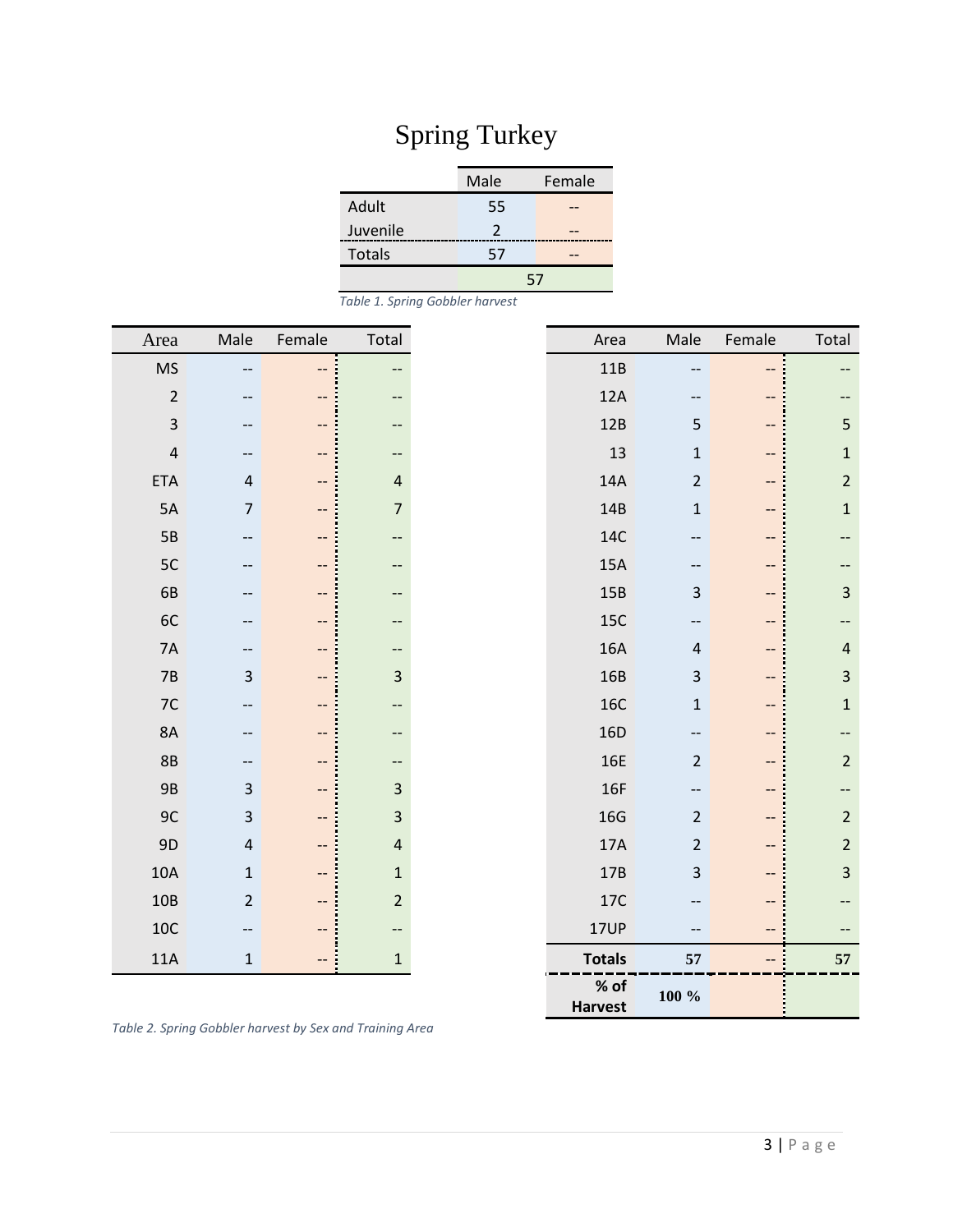

*Figure 1. Spring Gobbler Turkey Harvest over 7 years (includes bearded hens)*